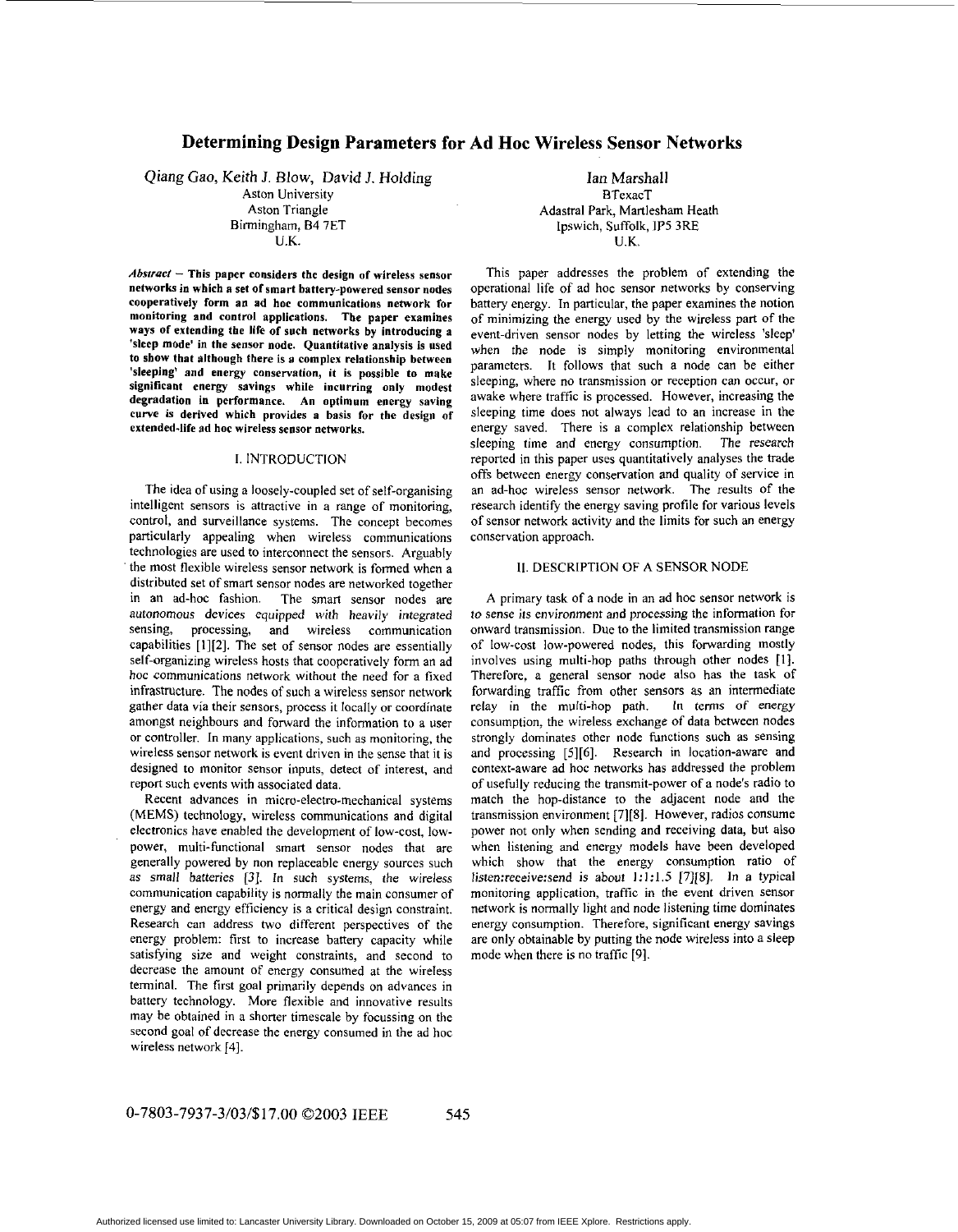#### *A. Developing a model of o sensor node*

Consider a network of wireless sensor nodes where each node consists of a transmitter and receiver together with some sensing device. Let the sensor node be kept as simple as possible in order to enable mass deployment and assume that



**Fig.** I Fragment of a sensor network



Fig. 2 State diagram of the sensor node radio system

a single antenna is available (thus the node can transmit or receive hut not both simultaneously). The sensing device **is**  a source of information flow local to the sensor node and each sensor node will accept information from other nodes for onward transmission. There will also be nodes in the network, such as user or control nodes, where information terminates (i.e. information 'sink' nodes) as shown in Fig. 1. These will not be explicitly modelled as the focus of interest is in the relationships between local and transit traffic and how these affect the performance of the network. Generally the nodes will have limited computational and memory resources; therefore the queuing of packets in the node will be modelled explicitly.

To achieve a low energy target, let the radios sleep most of the time and awaken when they need to transmit or receive data. Since current radio technology does not easily allow a radio to be awakened upon request, a radio must wake up periodically to see if other nodes want to send to it; if it is not required then it may go back to sleep. The four possible states of the sensor nodes are shown in Fig. 2. A node **is** classified as 'active' when it **is** in a *transmitting* or *receiving* state and as 'idle' when it **is** in either a *lisfening*  state (i.e. listening but not actually receiving data) or a *sleeping* state (i.e. not listening to the outside world although the sensors and other low-power parts of the node may be on). These four states have different energy consumptions: let the energy consumption ratios to be listen : receive:  $send = 1:1:b$  (this assumes that the radio energy consumption is zero in the sleeping state).

Transitions between these states can occur naturally, such as the change from listening to receiving when data arrives from a neighbouring node, or as a result of some internal decision, such as the scheduling algorithm used to decide when to change from listening to sleeping and vice versa. There are additional subtleties associated with sources of energy consumption, such as discriminating in the transmit state between the energy consumption associated with establishing a connection and the energy consumption associated with the process of actually sending packets. These subtle distinctions often involve significant amounts of energy, lead to complex relationships between energy saved and sleeping time, and increase the complexity of the energy minimization problem.

# 111 TOWARDS AN ENERGY CONSERVING ALGORITHM

Let the nodes be initialised in the 'idle' sleeping state. When a node is asleep, if sensor data **is** generated that has to he transmitted then the node changes to the 'active' transmit state and starts sending the data. However, if a node remains asleep for time T, then it undergoes **a**  transition to the 'idle' listening state. During the listening state **if** neighbouring nodes try to transfer packets via the node, or if sensor data **is** generated that needs to be sent, then the node changes to the appropriate 'active' state. Otherwise it returns to the sleeping state after time **T,.**  When a node is in an 'active' state it **is** either sending or receiving data. After all data transmission has finished, the node immediately changes to an 'idle' state and begins alternately sleeping and listening according to the predefined schedule. Thus, the total radio energy consumption **is** the sum of (i) the energy consumption of periodically listening when the node **is** idle, (ii) the energy consumption when receiving data, and (iii) the energy consumption when the node **is** in the sending state (comprising the energy consumption for establishing a connection before the sending operation and the energy consumption for the actual process of sending packets).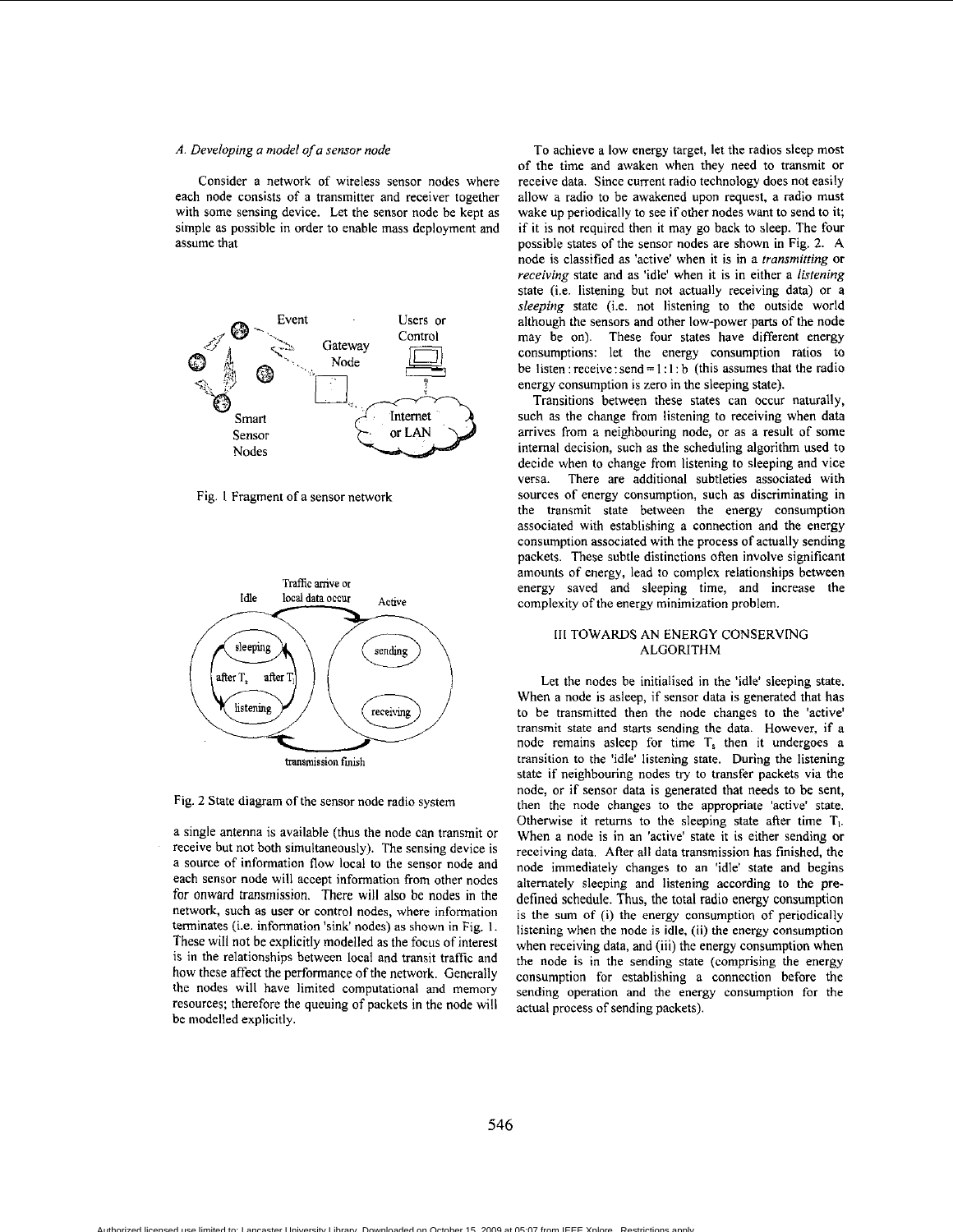The aim of the algorithm that tums off the radio is to conserve this energy. However, turning off the radio has implications for the performance of the sensor network such **as** added latency, reduced throughput, and possibly increased packet loss compared to the communication protocols without sleeping pattems. Therefore, in studying potential energy savings it is necessary to characterize the trade-off in performance and identify optimal control of the sleep/listen pattern.

The research assumes that the individual nodes are asynchronous and that sensor traffic occurs randomly. These assumptions facilitate the performance analysis of a simple asynchronous algorithm and provide a base level of performance for judging the effectiveness of synchronous or other more complex algorithms. For example, it provides a metric for evaluating the energy efficiency and performance of synchronisation schemes such as local entrainment with local synchronised clusters or time-based synchronisation.

#### IV. ANALYSIS OF THE SENSOR NETWORK

The analysis of the problem comprises three stages. First, telecommunications theory is used to calculate the effect of the algorithm that turns off the radio on the performance (connection probability, throughput, packet loss and delay) of the ad hoc network. Second, the effect of the algorithm on energy consumption in the network is determined. Finally, an optimum energy strategy is developed for the ad hoc sensor network.

Consider the case when Node-l needs to transfer data (local sensor data or data needing to he forwarded from neighbouring nodes) to Node-2. Let this traffic he *A*  Erlangs. At Node-l let the number of packets waiting in the queue be  $x$  and the number of packets in onward transmission be  $s$ ; let  $[x,s]$  denote the state of the sending node; let  $u(x, s)$  denote the probability that a packet begins to be transmitted after a packet arrives at state  $[x, s]$ ; and let  $v(x, s)$  denote the probability that, after a packet finishes transmission, another packet begins to be transmitted. They are expressed as the following respectively

$$
u(x,s) = \begin{cases} T, (s=0) & x(x,s) = \begin{cases} T, (x \ge 1, s = 1) \\ 0, (s = 1) \end{cases} & (1)
$$

where  $s \in \{0,1\}$ ;  $0 \le x \le K$  and *K* is the length of waiting queue, and T is the connection probability from Node-1 to Node-2.

The connection probability T is determined by the sleeping time and listening time of the receiving node, Node 2, and the traffic between Node\_1 and Node\_2. Each sensor node performs a dual function of sending out local sensor data (this involves use of the transmitter only) and relaying data sent from other nodes (involve the use of both the receiver and the transmitter). Since our simple nodes have a single antenna they cannot simultaneously transmit and receive simultaneously and the model must account for the mutual blocking of these two processes.

The research considered two priority schemes, (i) the sending operation has higher priority than the receiving operation, and (ii) the receiving operation has higher priority than the sending operation. Calculations show that under heavy traffic conditions, when there will generally be some packets in the waiting queue of the receiving node, the first scheme results in very low throughput. Consideration therefore turned to the second prioritisation in which the sending node can successfully connect to the receiving node when there is no packet in the waiting queue of the receiving node and it is in listening state or when there are some packets in the waiting queue but the receiving node is not actually in the process of sending packets. In this case the formula for the connection probability becomes:

$$
T = T_0 p(0,0) + (1 - p(0,0) - A') \tag{2}
$$

Where  $A'$ , note  $0 \leq A' \leq 1$ , is the carried traffic and  $T_{\tau} = \frac{T_I}{T}$  represents the sleeping time factor of the *T,* + *T,* 

receiving node, and  $T_i$ ,  $T_s$  are the listening time and sleeping time respectively. The first term on the right is the contribution of listening slate and the second term is the contribution when there are some packets in the queue but the receiving node is not actually sending information.

Assume that the traffic can be described by Poisson distributed arrival times and negative exponential holding times (the holding time corresponds to the packet length), then we can obtain general equations of statistical equilibrium [10]. Let  $p(x, s)$  be the probability of the state **[x,s],** then for a very short interval time *dr* the probability of a packet arrival is *Adt* (terms in higher powers of *dt* are neglected) and the. probability that a packet finishes transmission is *sdt*. The statistical equilibrium assumption that  $p(x, s)$  is independent of the time implies that the state  $p(x, s)$  is created as often as it is destroyed and the general equations of statistical equilibrium are as follows:

$$
(A + s) p(x, s) = \t(3)
$$
  
\n
$$
A[1 - u(x - 1, s)] p(x - 1, s)
$$
  
\n
$$
+ Au(x, s - 1) p(x, s - 1)
$$
  
\n
$$
+ (s + 1)[1 - v(x, s + 1)] p(x, s + 1)
$$
  
\n
$$
+ sv(x + 1, s) p(x + 1, s)
$$

The left-hand side of the equation represents the rate at which the system leaves the state  $[x, s]$  due to packet arrival rate  $_{Ap}(x,s)$  and packet finishing transit rate  $_{sp}(x,s)$ . The first term on the right represents the rate at which the system leaves the state  $[x-1,s]$  and enters  $[x,s]$ ; the second term represents the rate at which it leaves **[x,s-l]** and enters **[x,s];** the third and the forth terms represent the rate at which it leaves  $[x, s+1]$  or  $[x+1, s]$  and enters  $[x, s]$ respectively.

To give the solution we have the further standard assumption that: transition probabilities from state **[x-l,s]** to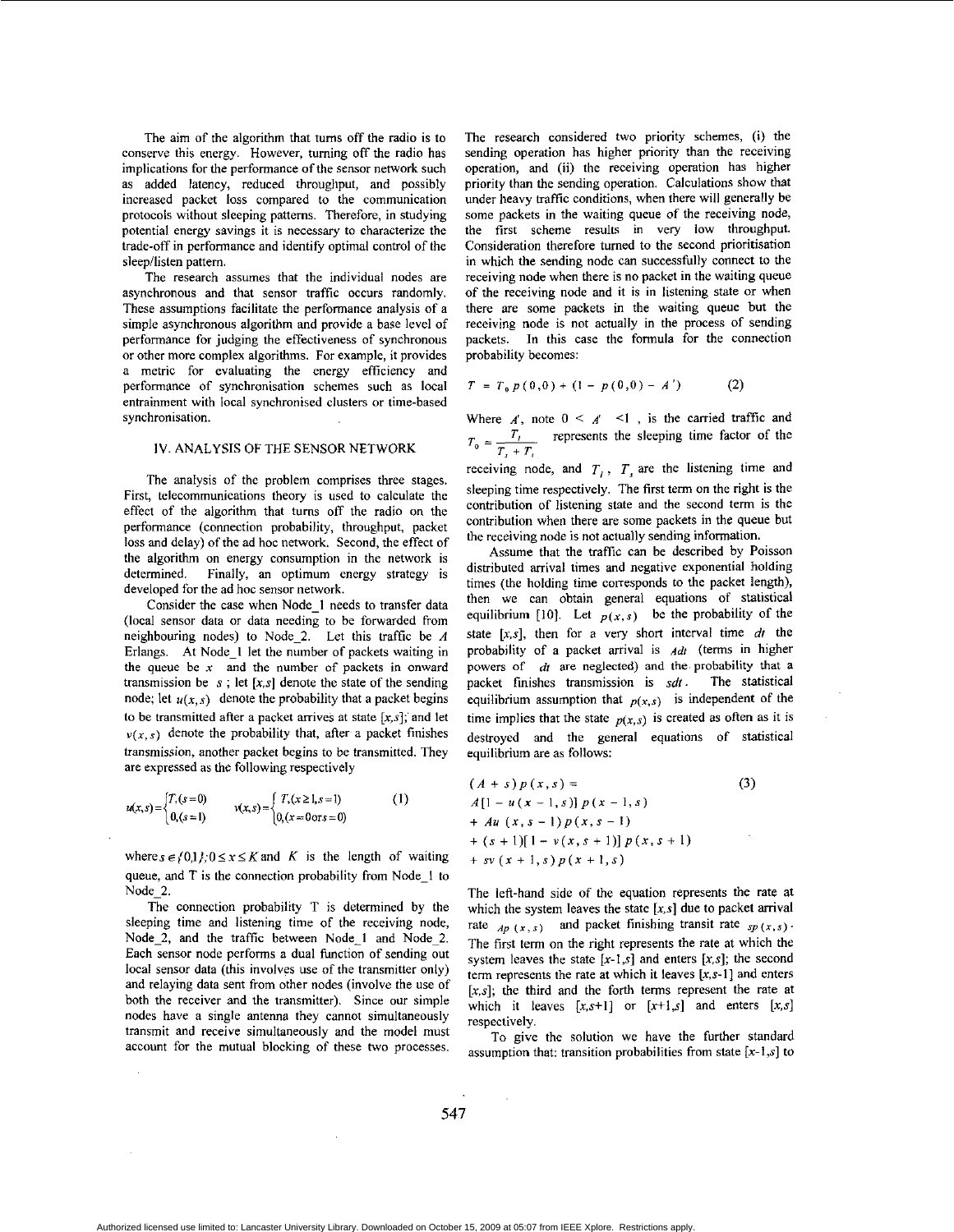state  $[x,s]$  and from  $[x,s-1]$  to  $[x-1,s]$  are the same as those from  $[x,s]$  to  $[x-1,s]$  and from  $[x,s]$  to  $[x,s-1]$ , respectively. The following expressions are then obtained for the probability of the state  $[x,s]$  that x packets are in the queue and *s* packets are in transit.

$$
p(x,0) = \frac{A^x(1-T)^x}{T^x} p(0,0)
$$
 (4)

$$
p(x,1) = A^{x+1}Tp(0,0)
$$
\n
$$
+ \sum_{i=1}^{x} \frac{A^{x+1}(1-T)^{i}}{T^{i-1}} p(0,0)
$$
\n(5)

The probability of packet loss is:

$$
L = p(K,1) + p(K,0)
$$
 (6)

the carried traffic **is:** 

$$
A' = A[1 - p(K,1) - p(K,0)] \tag{7}
$$

and the average delay time (i.e. the waiting time averaged over the carried traffic), **is:** 

$$
D = \frac{\overline{q}}{A'}\tag{8}
$$

where the averaged number of waiting packets **is:** 

$$
\overline{q} = \sum_{x=1}^{K} x p(x,1) + \sum_{x=1}^{K} x p(x,0) \tag{9}
$$

The total energy consumption of one node can then be expressed **as:** 

$$
E = A' + (1 - A')p(0,0)T_0 + b(1 - A')[1 - p(0,0)] \tag{10}
$$

Where the first term on the right,  $A'$  is the energy consumption for data receiving; the second term  $(1-A')p(0,0)T_0$  is the energy consumption for listening, and the third term  $b(1 - A')[1 - p(0,0)]$  is the energy consumption when the node **is** in the sending state. There are two parts in this last term,  $bA'$  the energy consumption for the actual process of sending packets, and  $b(1 - A')[1 - p(0,0)] - bA'$ , the energy consumption for establishing a connection before the sending operation.

# V. ENERGY CONSERVATION VERSUS QUALITY OF SERVICE

Simulation results show that, **as** expected, conserving energy leads to a reduction in network quality of service. Specifically, when the energy conservation algorithm **is**  applied to an ad hoc sensor network with waiting queue length  $K = 5$  the packet loss rate L becomes higher for higher values of the sleeping time  $T_s$  (i.e. smaller  $T_0$ ), Fig. **3.** 



Fig. **3** Packet **loss** ratio against traffic



Fig. **4** Packet delivery delay against traffic

Significantly, for ad hoc sensor networks with real-time monitoring and control functions, the packet delay increases with increased sleeping time, **as** shown in Fig. **4.** In all the above cases, values of  $T_0$  in the range  $0.3 - 0.5$  give much better results than  $T_0 = 0.1$ .

[Fig.](#page-4-0) *5* shows the total and functional energy consumption for a sensor node (receiving queue length **K=5,** relative transmit energy b=l.5) when listening, receiving data, sending data, and establishing a connection, when  $T=0.3$  and  $T=0.5$ . It can be seen that for both values of T the energy consumption for establishing a connection **is** much bigger than the energy consumption for other states such **as** listening, sending and receiving data. This is the main reason for the complex relationship between energy saved and sleeping time, and explains why a longer sleeping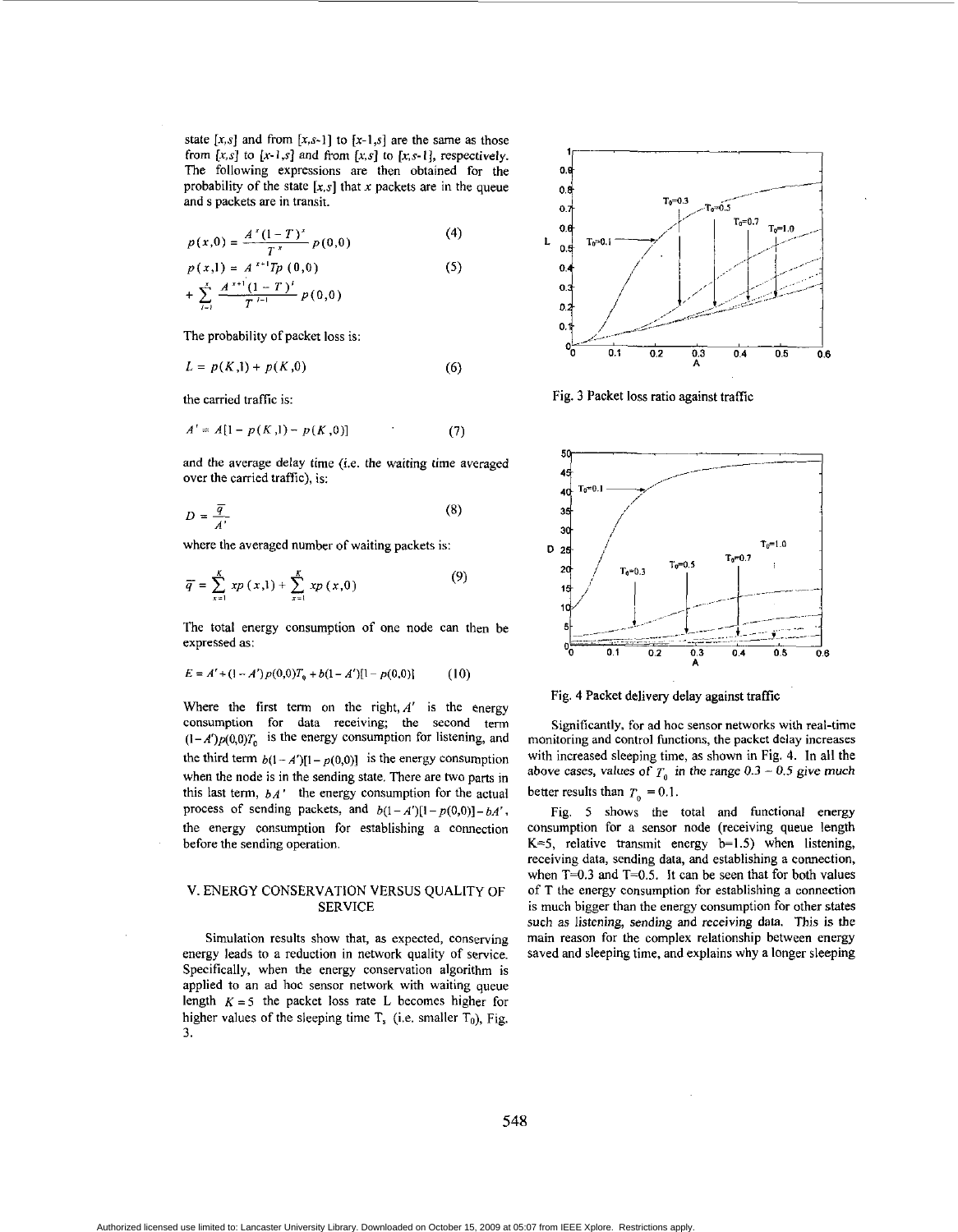<span id="page-4-0"></span>

Fig. 5 Causal analysis of energy consumption



**Fig. 6 Minimum energy consumption curve**